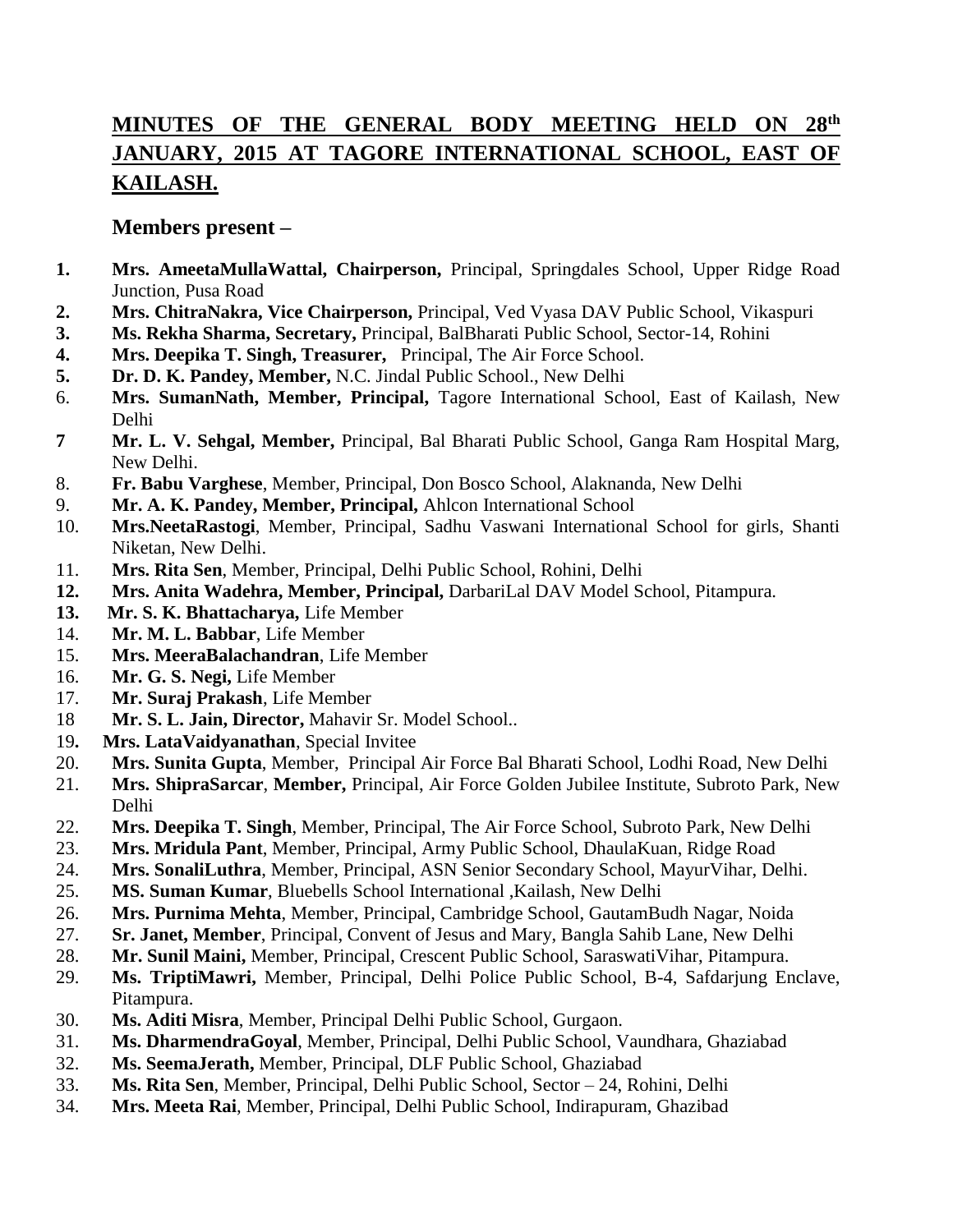- 35. **Dr. (Mrs.) M. Barsaley**, Member, Principal, Greenfields Public School, Dilshad Garden
- 36. **Ms. SumatiAnand**, Member, Principal, GyanMandir Public School, Naraina
- 37. **Ms. Jaspitra Kaur,** Vice Principal, Guru TeghBahadur 3rd Centenary Public School, Mansarovar Garden.
- 38. **Mrs. Z. M. Siddique,** Member, Principal, Hamdard Public School, Tamilabad, SangamVihar.
- 39. **Sr. ArchanaThaiachirayll**, Member, Principal, Holy Child Senior Secondary School, Tagore Garden, New Delhi
- 40. **Dr. Rajesh Hassija,** Member, Principal, Indraprastha International School, Sector 11, Dwarka.
- 41. **Mrs. Sudha Acharya**, Member, Principal, ITL Public School, Sector 9, Rohini, Delhi
- 42. Mr. George, Mathew, Member, Principal, Jaspal Kaur Public School, Shalimar Bagh.
- 43. **Mrs. Sangeeta Bhatia**, Member, Principal, KIIT World School, Pitampura, Delhi
- 44. **Dr. (Mrs.) Usha Ram**, Member, Principal, Laxman Public School, HauzKhas Enclave, New Delhi
- 45. **Dr. (Mrs.) Bhawna**, Member, Principal, Lovely Public School, PriyadarshiniVihar, Delhi
- 46. **Ms. Madhu Chandra**, Member, Principal, Lotus Valley International School, Taj Expressway, Noida
- 47. **Mr. B. C Pandey**, Member, Principal, Mahavir Sr. Model School, Sangam Park
- 48. **Col. Ashok Kaul,** Member, Principal, Mata Jai Kaur Public School, Ashok Vihar
- 49. **Sr. Irene Mathais**, Member, Principal, Mater Dei School, Tilak Lane, New Delhi
- 50. **Ms. VandanaDhawa,**, Member, Principal, Modern School, Barakhamba Road, New Delhi.
- 51. **Mrs. Sanghamitra Ghosh, Member,** Principal, The Mother's International School, Sri Aurobindo Marg, New Delhi
- **52. Ms. Jyoti Arora, Member,** Principal, Mount Abu Public School, Rohini, Delhi
- **53. Ms. OshimaMathur,** Vice Principal, Navy Children Public School, Satya Marg, Chanakaypuri, New Delhi
- 54. **Mr. Prashant Parashar**, Member, Principal, N. K. Bagrodia Public School, Sector 9, Rohini
- **55. Mrs. Rachna Pant, Member,** Principal, Ramjas School, R. K. Puram, New Delhi
- **56. Mrs. MohiniBindra, Member,** Principal, Ramjas School, Pusa Road, New Delhi
- **57. Ms. Rema Alex Daniel, Member,** Principal, Summer Fields School, Kailash Colony**.**
- **58. Ms. Rashmi Mehta, Member,** Principal, Salwan Public School, Sector 14, Gurgaon.

#### **Leave of absence : -**

- 1. **Mr. Neeraj K. Bedhotiya,** Joint Secretary, Principal, Mayoor School, Ajmer
- 2. **Mr. S. C. Tiwari,** Principal, Apeejay School, Noida

The Principal Ms. SumanNath welcomed the members and gave a brief history of the school which had completed 50 glorious years.

The office bearers and senior members were felicitated.

The students presented adance depicting the heart rending Peshawar attack and the need to light candles of hope. The business of the day was then taken up.

The Chairperson welcomed the members.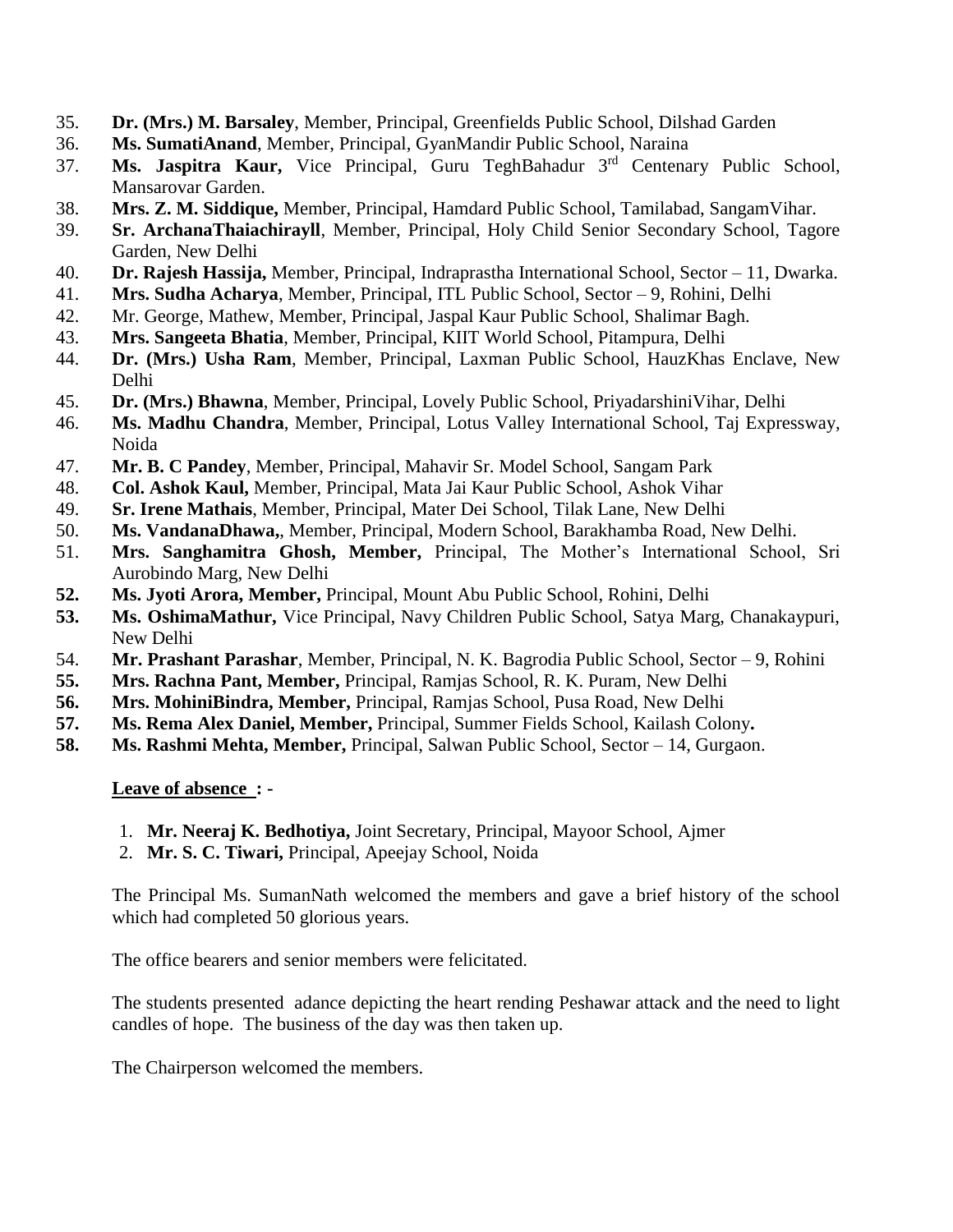## **1 & 2 CONFIRMATION OF THE MINUTES OF THE LAST MEEING HELD ON 17TH DECEMBER, 2014 AND TO NOTE AND DISCUSS THE POINTS ARISING OUT OF THE LAST MEETING HELD ON 17TH DECEMBER, 2014-**

The minutes of the meeting held on  $17<sup>TH</sup>$  December, 2014and circulated on  $14<sup>th</sup>$ January, 2015 were read and confirmed.

### 3. **LAST MINUTE DISCUSSION ON ANNUAL CONFERENCE – 2015** –

The Secretary Ms. Rekha Sharma read out the duty list for the forthcoming Conference along with details of the various sessions and speakers. The Chairperson wanted to know whether the document printed at the end of the Conference should be an e-magazine or a hard copy. Opinion was divided on the subject but most members favoureda hard copy. It was thus decided that there would be a regular magazine this year and the matter reviewed next year.

On the matter of publication of book of Essays, the Chairperson said that the number of essays received was less and for an organization body with a 40+ years history, there should be at least 50 essays. She then requested members to send in more articles which would be printed in July and would be released by an eminent personality like the Vice President of India at IIC. Mr. S.L. Jain suggested that 42 essays could be considered as the NPSC will be 42 years old.

The Chairperson accepted his suggestion requested members to send their essays. Mr. Negi felt that if topics of essays already received could be put up on website, it would help others to decide on the topics. The Chairperson was also of the opinion that there should be a library where all publications should be kept and requested members to send copies of any such publication to her so that they could be collated and an archives created.

#### 4. **BUDGET FOR THE ANNUAL CONFERENCE** –

Mrs. DeepikaSingh , Hon. Treasurer presented a PPT on the Income and Expenditure statement for the period. Also a budget for the forthcoming conference was given. She informed the gathering that a small number of members had yet to pay the subscription but it was being followed up. She informed members thatSpringdales has taken up initiatives of the NPSC whose expenditure was above  $5\frac{1}{2}$  lakhs. This was highly appreciated by all the members.

#### 5. **UPDATE ON LEGAL MATTERS, NURSRY ADMISSIONS** –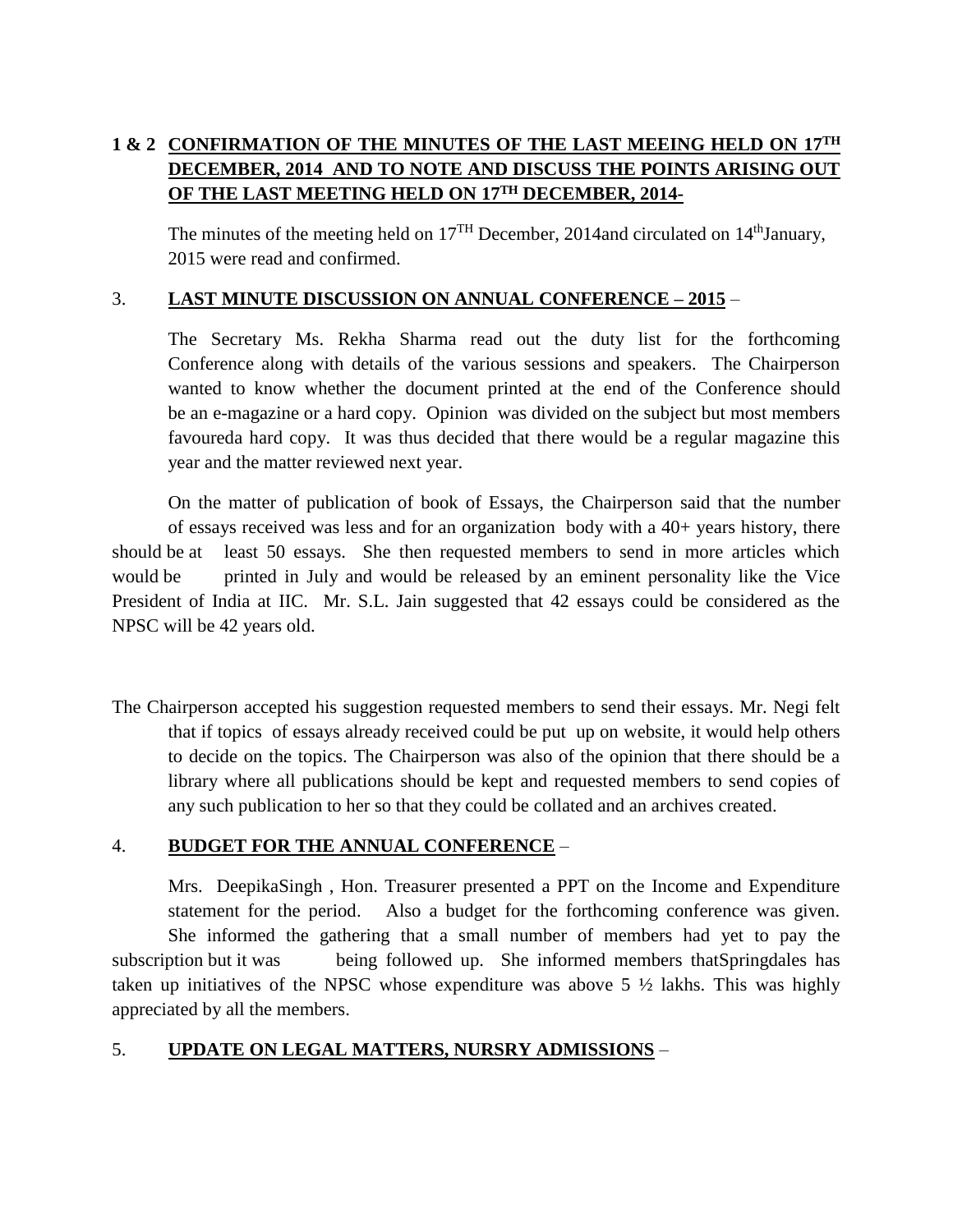The Chairperson informed members that nursery admissions were carried out in schools as per the High Court order.

#### 6. **ANY OTHER MATTER** –

- $\triangleright$  Chairperson informed members that as part of the activities in collaboration with United Nations there would be a sports bonanza where UNIC would be sponsoring trophies and get eminent guests. A schedule for these games would soon be formalized. She also said that there was very good response to the holocaust event which moved the children considerably.
- $\triangleright$  The Chairperson informed members that as a result of the collaborative venture between the NPSC and United Nations Information Centre (UNIC) the member Principals of the Executive Committee, student leaders were invited to attend a unique programme 'The Future We Want' under its 'Young@70' campaign on  $12<sup>th</sup>$  January 2015 at Taj Man Singh.

The gala event was organized by the UNIC where the Chairperson, NPSC, Executive Member Principals and student leaders were applauded, acknowledged and addressed by the UN Secretary General Mr. Banki Moon in his opening speech where he mentioned and congratulated them for their involvement in quality education in India. Nobel Laureate Mr. KailashSatyarthi, Mater Blaster Mr. Sachin Tendulkar and actors Mrs. Sharmila Tagore and Ms. Nandita Das come together to voice their support for different UN initiatives- from Gender Equity and LGBT rights to women's reproductive health and sanitation. Particularly moving was Mr. KailashSatyarthi's sharing on his lifelong commitment to the cause of child labour.

In his opening address UN Secretary General Mr. Banki Moon acknowledged and applauded the NPSC schools for their involvement in quality education in India.

The Principals and students of NPSC schools who attended the event had the opportunity and experience of a lifetime to meet the luminaries in person and to listen to their evocative and inspiring words.

Mr. Rajiv Chandan, National Information Officer, UNIC coordinated the event and the representatives of other UN agencies were also present.